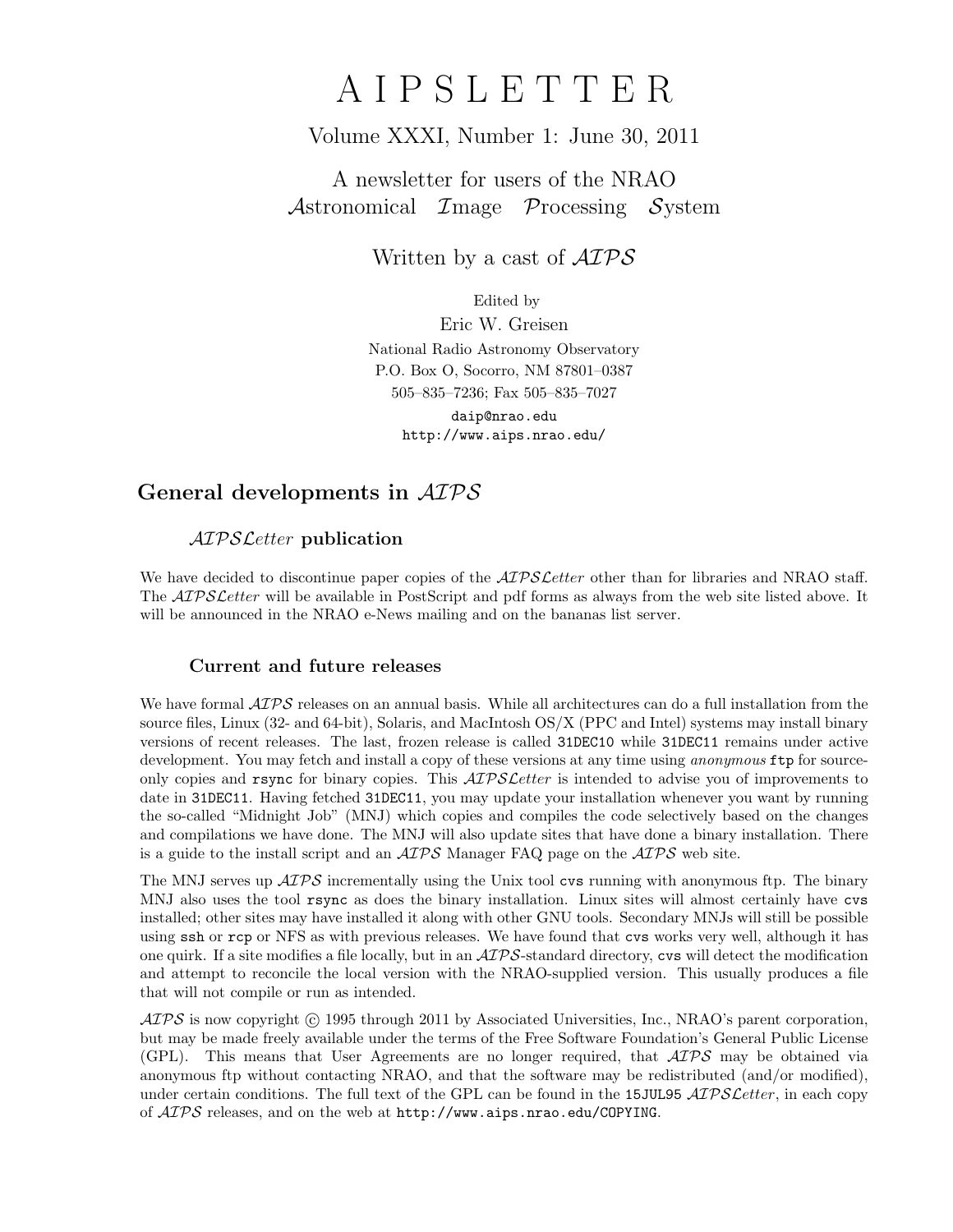## Improvements of interest in 31DEC11

We expect to continue publishing the *AIPS Letter* approximately every six months along with the annual releases. Henceforth, this publication will be primarily electronic. There have been several significant changes in 31DEC11 in the last six months. Some of these were in the nature of bug fixes which were applied to 31DEC10 before and after it was frozen. If you are running 31DEC10, be sure that it is up to date to sometime this year (a MNJ after June 8 would be best). New tasks in 31DEC11 include REWGT to scale data weights by subarray and/or IF, ACLIP to do clip operations on auto-correlation data, RLCAL to solve for right minus left phase differences as a function of time when good source models are available, SY2TY to make TY tables from SysPower tables, SYCOP to copy good SY table IFs to bad ones, QUOUT and QUFIX to determine right-left calibrations from well-calibrated images, RFLAG to flag data based on rmses measured over short time intervals and on deviations from the average spectrally, IM2CC to convert model images into Clean components attached to suitable image facets, and AFARS to extract useful parametric images from the Faraday Rotation synthesis (FARS) output image cubes. The new verb HUEWEDGE draws a step wedge in two dimensions on the TV and even labels it to match a TVHUEINT display. The OBIT programs BDFIn and BDFList have been made accessible to  $\mathcal{AIPS}$  users through "verbs" BDF2AIPS and BDFLIST. These replace earlier stand-alone, question-and-answer scripts. This worked so well that further "verbs" OBITMAP, OBITIMAG, OBITSCAL, and OBITPEEL have been written to make available increasingly complex portions of the OBIT program Imager. A new pipeline procedure named DOOSRO has been written to reduce EVLA data taken with less difficult observing parameters ("Open shared risk"). A service program to list assigned user numbers called USERNO was re-created.

31DEC09 contains a significant change in the format of the antenna files, which will cause older releases to do wrong things to data touched by 31DEC09 and later releases. 31DEC08 contains major changes to the display software. Older versions may use the 31DEC08 display (XAS), but 31DEC08 code may not use older versions of XAS. Magnetic tape logical unit numbers changed with 31DEC04. You are encouraged to use a relatively recent version of AIPS, whilst those with EVLA data to reduce must get the latest release.

#### Lion

Apple has announced a new major revision of OS X called Lion (10.7). The VAO in Socorro has made a new, beautifully equipped iMac available to us for testing. It was found to install and run the existing MACINT load modules with no difficulty. We then tried using the latest Intel compiler (12.0.4 dated 20110503) with the x86 64 architecture. This version ran a little bit faster than the 32-bit version, but not enough faster to justify making a new MAC64 "architecture" with a new NRAO computer to support it.

### EVLA UV-data calibration and handling

A great many changes have been stimulated by the commissioning effort now underway with the new EVLA WIDAR correlator. A new appendix  $(E)$  to the *CookBook* has been written to describe EVLA data reduction. It has been available on the web and is now incorporated into the  $\mathcal{AIPS}$  release. Note that this document is a work in progress and it will of necessity evolve with time.

#### RFLAG

RFI is frequently characterized by rapid variability in both time and frequency. RFLAG looks for this and flags the data accordingly. Using a floating buffer in time (usually just 3 or 5 integrations), it measures the rms over time in each channel individually. If the rms exceeds a cutoff, the channel is flagged over that time range. RFLAG also finds the mean and rms of the real and imaginary parts of the visibility over the channels in each spectral window at each time. The task uses "robust" methods which exclude outliers while finding the "real" mean and rms. Any channel that deviates by more than  $N$  times the rms will also be flagged. To assist in setting the time cutoff and the value of  $N$ , RFLAG will plot the histograms of values of the time rms and the spectral deviations instead of writing a flag table. RFLAG flags spectral channels individually, while FLAGR deletes whole spectral windows depending on trends in the average and rms of the spectral channels.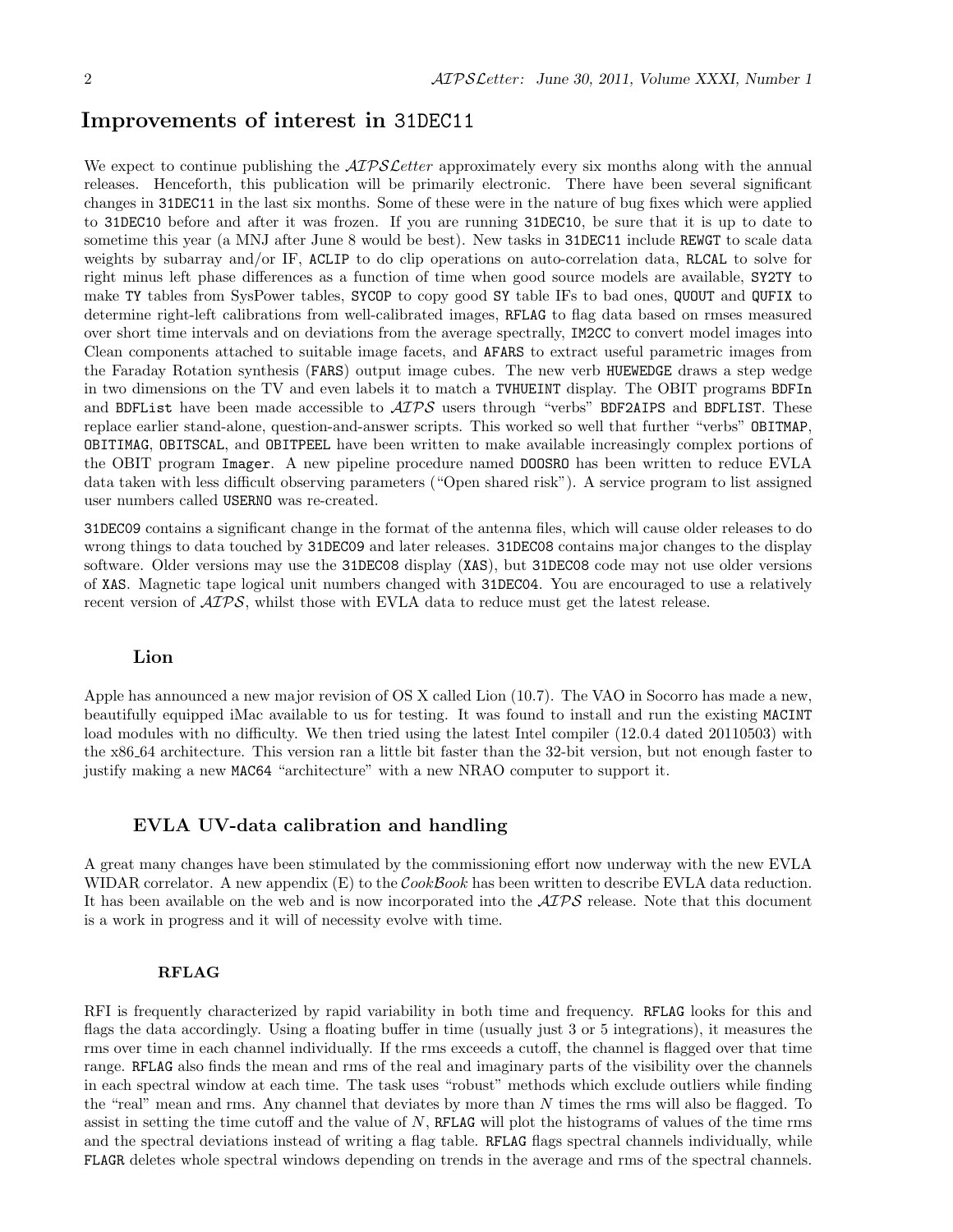#### Polarization and right minus left matters

RLDLY finds the difference in delay between right and left polarizations. This can be large even if little or no delay correction is needed for the parallel-hand data. Bugs were fixed that caused the answers to be compromised especially when dividing the IFs into halves to get one AC and one BD delay. It was changed to copy and correct the CL table that it applied to the data rather than the highest CL version. It was changed to get correct phase offsets for each IF, so that phases will remain continuous across the full band.

After correcting the right minus left delay, one can solve for antenna polarization using PCAL. The model computation in PCAL was found to be in error for Clean component models of Q and U and was corrected. Unfortunately, since PCAL does not solve for a right minus left phase difference but the data contain this difference, the use of a fixed model for the calibrator in PCAL cannot work.

After PCAL, the D-terms are applied to the data from a source of known polarization position angle and the remaining right minus left phases are found and corrected. RLDIF is the main task for this and it had to be fixed to change the spectral-line D-term file (PD) and the continuum mode tables (SU, AN, CL) properly. RLDIF can now read a text file with the Q and U spectrum in order to do its calibration. RLDIF had incorrect position angles for known sources 3C48, 3C138, and 3C147. Handling of blanked solutions and smoothing was also improved.

RLDIF can be instructed to correct the relevant  $\mathcal{AIPS}$  tables in either continuum or spectral modes. It can also, in continuum mode only, leave the corrections to be run later in CLCOR. That task corrects the antenna table (D-term solutions) and CL table and now also corrects the source table Q and U values.

RLDIF assumes that the right minus left phase difference is constant with time. At high precision, this is often not the case. A new task RLCAL was written to compare visibility data with models of Q and U to determine and correct this phase difference as a function of time. It should be possible to feed this back into the original data set to improve the polarization and RLDIF solutions and therefore the new set of images.

Dynamic scheduling of observations means that the user cannot count on having observations of the best polarization calibration sources in every data set. Two new tasks were written to assist the user desperately trying to calibrate the data anyway. QUOUT prepares a text file of Q and U for a calibration source from another, well-calibrated data set or from a Q/U image cube. RLDIF can read this file to allow this previously unknown calibration source to be used. The new task QUFIX assumes that the user has a well-calibrated  $Q/U$ image cube from one day and a second Q/U image cube from a day lacking the polarization angle calibrator. Comparing the position angles over areas in the two cubes at each spectral channel, the task determines and applies the right-minus left correction.

#### OBIT in AIPS

The software package known as OBIT, written by Bill Cotton, offers capabilities not available elsewhere. Two stand-alone procedures have been available to translate data from the Science Data Model/Binary Data Format file tree into  $\mathcal{A}TP\mathcal{S}$  for those users who have OBIT available. These question-and-answer scripts, with requirements on the users' setup, have been replaced with AIPS verbs. The adverb values are prepared in the usual way inside AIPS and the functions invoked by entering the verb names BDFLIST and BDF2AIPS. They invoke OBIT programs and leave log files in the user's home area. The DOWAIT adverb is very useful here, causing AIPS to display the output from the OBIT programs as it occurs and returning control of the AIPS window to the user only when the process has finished.

#### EVLA SysPower table

The units of the EVLA SysPower table were examined and changed on February 24. They were a Psum and Pdif *divided* by a "gain" normally recorded as having value 512. In fact, this was a fiction with the real gain involving other factors as well. Beginning February 24, the Psum and Pdif are the true values times a gain (as advertised) and the true gain is recorded. TYAPL was changed to use the new scaling for observations beginning February 24 and to use the former scaling for older data. TYAPL was also changed to offer the option of scaling the visibilities but leaving the weights untouched. In computing weights, it now uses the INTTIM random parameter when available as the integration time and ignores the incoming data weights.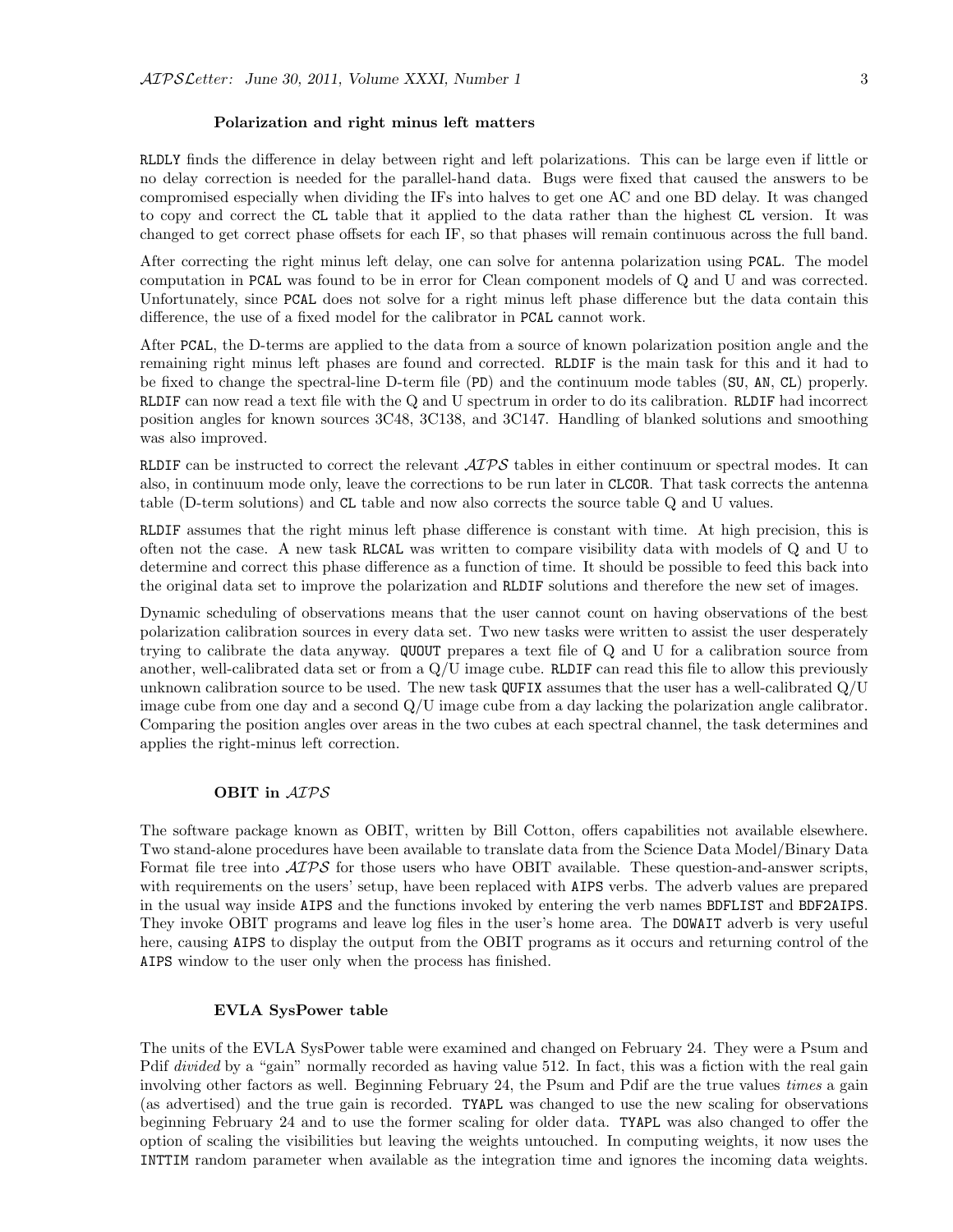Those incoming data weights can include channel averaging, which TYAPL already includes from the channel width in the header, causing the resulting weights to be in error if the incoming weights are used. SPLAT was corrected to insure that the INTTIM values would be correct.

TYSMO, which prepares SY tables for TYAPL, now uses Tsys rather than Tsys/Tcal for clipping and applies a flag table optionally to the SY and TY data as they are read. Blanking of all parameters in the SY table when any one is bad is now handled properly.

Two new tasks were written to allow manipulation of SY tables. SYCOP averages SY table values from "good" IFs and replaces the values in "bad" IFs with them. RFI can cause bad SY values in heavily affected frequency ranges. For experimentation purposes, SY2TY was written to translate SY tables into TY tables for use by tasks that only understand the latter.

#### Miscellaneous EVLA-driven matters

- DOOSRO is a new RUN file which enables a pipeline to reduce EVLA data taken in forms not too much larger than the old VLA.
- REWAY now has the option to use the INTTIM random parameter rather than the incoming weights or 1.0. The output weights do not seem to change much with this option.
- NOIFS had a significant error in scaling the uvw's causing a scale change in the images corresponding to half of an IF bandwidth.
- SOUSP can update the fluxes in the SU table with the fit spectral-index curve under control of a DOCONFRM option.
- UVFLG now has QUAL and CALCODE to modify the sources it uses. Assumptions about how to recognize missing antennas were corrected.
- UVFND now has adverbs QUAL, CALCODE, ANTENNAS, and BASELINE to modify which data are examined.
- VLANT does work for EVLA data as well as VLA data, using different tables and coordinate conventions. The help file used to discourage EVLA users.

#### More general uv-data matters

CALIB was given a NORMALIZ adverb to control how the amplitude gains are normalized. Choices are a global normalization or separate normalizations over subarray, over subarray and IF, or over subarray, IF, and polarization. The average gain modulus can be either the mean of the median. CALIB was changed to make output data sets consistent with  $\mathcal{AIPS}$  structures even when the input files are not entirely normal. It was also given DOAPPLY to control whether the SN table is applied to the data to write out a single-source calibrated data set. The counting of failed solutions was upgraded to separate all polarizations, IFs, and antennas with no data from those that failed for other, more interesting, reasons.

- Many more simultaneous flags can now be handled. The normal limit was raised from 6000 to 30000 and the special UVCOP limit was raised from 120000 to 200000.
- Stokes selection was not taken into account in copying tables. If a task selected only LL polarization, the RR values from the CL and SN tables would have been applied to it. All table copying now takes the Stokes selection into account.
- FRING did not test for failure to get all the pseudo-array memory it needs and so wandered into the weeds in some large cases. The exhaustive search method had an error which caused the answers to be correct only for the first IF.
- Index tables are automatically created and filled by many tasks as they copy uv data. The method was changed to use the index table of the input file as a guide for the scan break times for the output file. This lets the initial scan structure (if known as with BDF2AIPS) to be preserved. An error when dealing with multiple subarrays was corrected.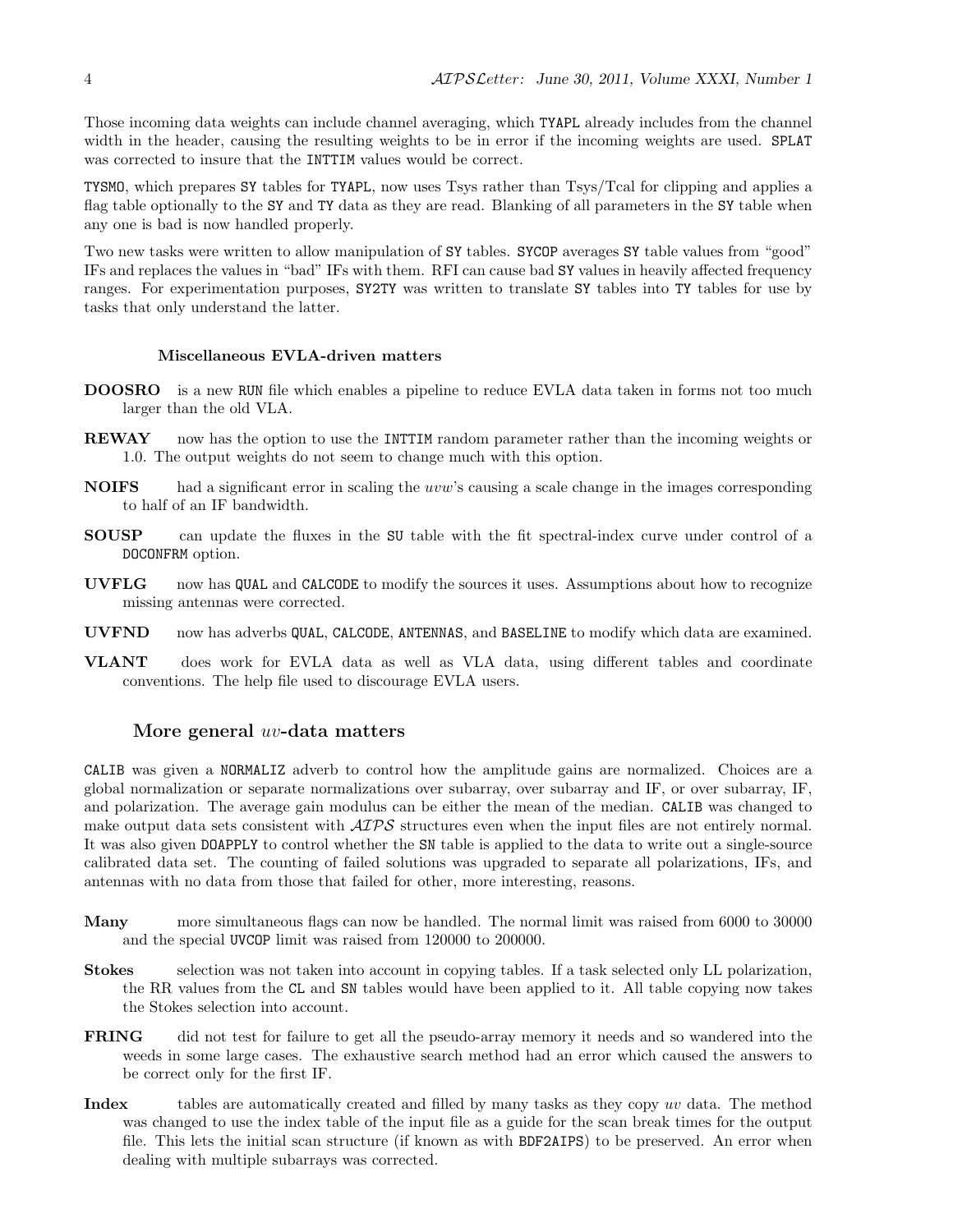- FLAGR can do robust rather than simple averaging on the spectra which will alter what is flagged. A combination of RFLAG and FLAGR should be very powerful.
- **REWGT** is a new task to scale data weights with factors depending on subarray or IF.
- TIORD now tests for baseline numbering order as well as time order.
- DBCON now appends SY tables and will append all versions of tables found in the inputs to corresponding versions in the output. CALCODE is now used to distinguish sources. An index table is made, but it ignores those in the input files.
- OOP tasks processing uv data could write things to the wrong files if there was a file of the same output name on the disk with a higher sequence number than that of the current output.
- 3C138 model for X-band had a position error of 0.25 arc seconds.
- Multi source files are those with a SOURCE random parameter. Tasks that confused the presence of a source table as a sure indicator of a multi-source file were corrected.
- APCAL now allows the ANTENNAS adverb to convey a list of antennas to be omitted in the usual way. Previous usage allowed only one omitted antenna and was very non-standard.
- SPLAT was corrected to use all 16 characters of the source names and to support source de-selection properly in the SOURCES adverb.
- UVCOP was changed to apply flags to copied SY tables (it already did TY and SN) and corrected to use all characters of the source name. You now have to tell not to flag tables should you desire that action.
- SETJY will now issue messages when the current standard calibrator flux differs by more than 3% from the previous standards. Spectral index is reported more clearly in both the messages and the history file.
- **PRTUV** uses the index table when possible to speed up finding the beginning of the desired data.

#### Imaging

 $\mathcal{AIPS}$  imaging task IMAGR received only a little attentions in the last six months. The formula for FACTOR used with multi-scale imaging was changed to a more stable one. When doing baseline-length time averaging on the fly, IMAGR had an error addressing multiple spectral channels in a bandwidth synthesis. In order to speed the search for the next facet, IMAGR actually images multiple facets each time with the number controlled by the size of the work file and limited by user parameter IMAGRPRM(18). This has been found to slow the task down after reaching the stage in which all facets are similar in their peak values. Therefore, IMAGR was changed to reduce the number of simultaneously imaged facets as the Clean progresses, but to raise that number again if it encounters difficulties in finding the next facet to Clean.

The OBIT software system written and maintained by Bill Cotton at NRAO in Charlottesville contains a variety of interesting programs besides the SDM/BDF reading tasks mentioned above. Perhaps of greatest interest is the program Imager which images a full field of view with options for outlying sources, multiscale Clean, self-calibration, and even peeling. In addition to a variety of algorithmic enhancements, Imager can run with multiple threads allowing significant performance advantages over  $\mathcal{AIPS}$  single-thread programs. AIPS now offers four verbs OBITMAP, OBITIMAG, OBITSCAL, and OBITPEEL which expose increasingly complicated interfaces to Imager. All of them prepare a "run" file in the user's \$HOME area and then order ObitTalk to execute the run file, writing a log file in the \$HOME area. If DOWAIT=2, AIPS will wait for Imager to finish and then display the messages under control of DOCRT. With DOWAIT = 1, which is recommended, AIPS will display the log file messages as they are generated and resume when Imager is finished. Note that this is a powerful and complex program and is not maintained by the  $\mathcal{AIPS}$  Group. It requires that the OBIT package be installed and maintained at your site. This should not be difficult.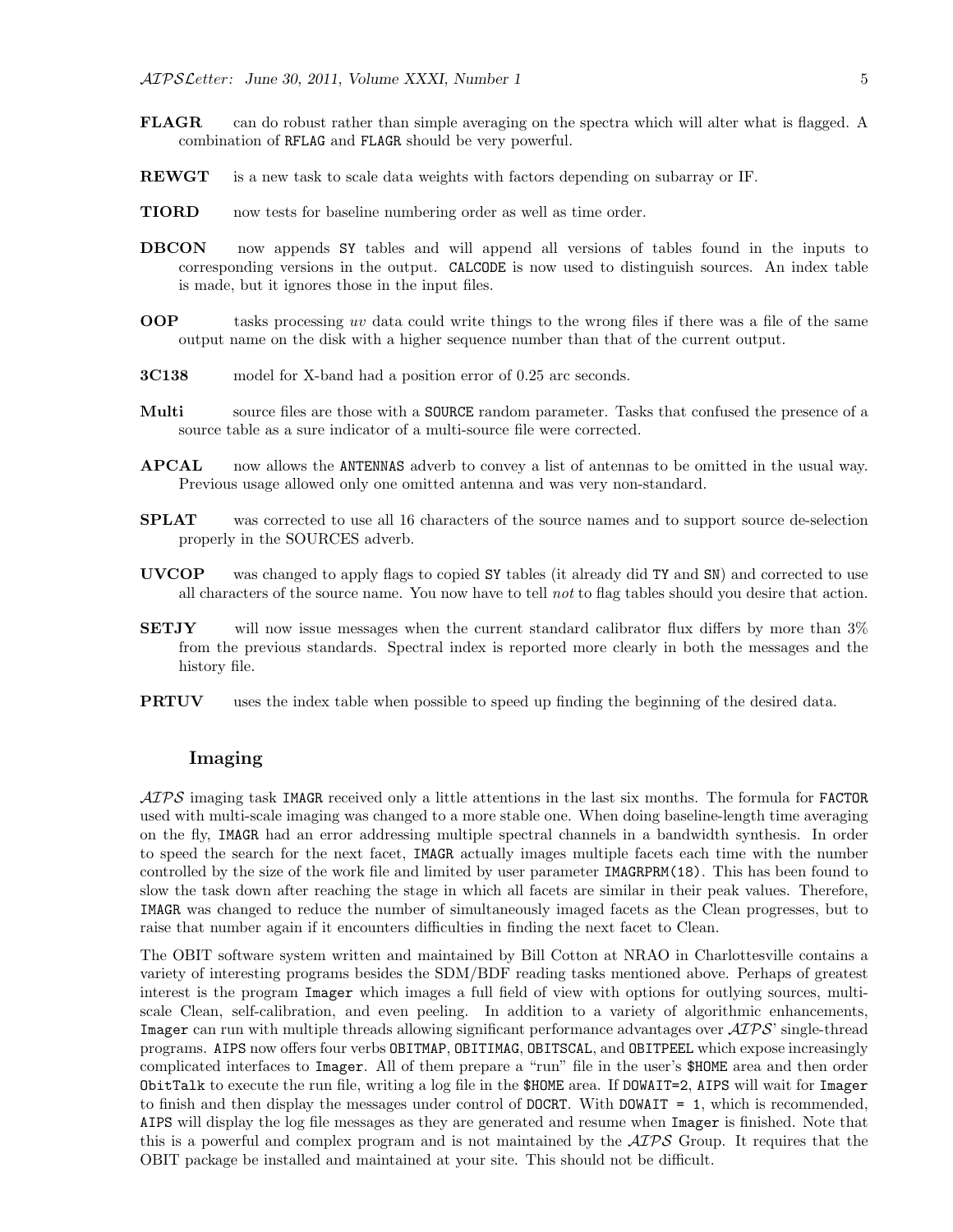### Display

- HUEWEDGE is a new verb to display a wedge in two dimensions suitable for accompanying a hueintensity display (such as total hydrogen controls intensity and velocity controls color). The double wedge can be labeled in both axes.
- PRTAB was given an option to limit the display to those rows that match (or not match) a specified value in a specified column.
- POSSM was changed to use the correct frequencies when applying shifts to the visibilities, to determine the desired Stokes before setting pointers for plotting auto-correlations, to select the desired Stokes for tables and plot all valid data even if one of the Stokes is fully blanked. FACTOR got an additional meaning suppress connecting lines when  $> 100$ .
- OFMGET was changed to allow it to get only one of the colors of an OFM, rather than all three.
- LWPLA used an incorrect 'LG' transfer function; the correct one is much better and matches that used elsewhere.
- TVROAM was enhanced to initialize the look-up-tables of all channels to match those of a specified channel and to allow modification of all LUTs during roaming (on button A).
- SNPLT was changed to read the table to be plotted in order to determine how many records are used for each antenna. It then allocates enough memory dynamically to plot even the largest SY tables. A DOSCAN option was added to plot marks at scan boundaries as defined by the index table.
- FRPLT was changed to allow more times, to determine sensible defaults for start and stop times, to initialize all line drawings to avoid plotting from a non-data point, to handle missing data sensibly rather than over-plotting, to label x axes correctly when plotting more than one IF and/or polarization, to do time binning carefully rather than assuming exact times, to use FACTOR to control the plotting of symbols and/or connecting lines, and to display antenna numbers as well as names on each plot panel.

#### Image analysis

#### FARS

FARS is an experimental task written by Leonia Kogan to perform "Faraday rotation synthesis" on a group of Q and U polarization images taken over a range of frequencies. It performs a Fourier transform at each spatial coordinate of the set of  $\lambda^2$ . It can then do a one-dimensional Clean along this axis. The final output is a cube over rotation measure and two spatial axes of the real part and a second cube of the imaginary part of this operation. A variety of minor improvements were made to FARS over the last six months, allowing full Cleaned output, supporting BLC/TRC properly, computing frequencies from the FQ table or header as appropriate, and so on.

To simplify this operation, a new task AFARS was written. It writes out an image at each spatial coordinate of the rotation measure at which the maximum amplitude occurs. It also writes an image of that maximum amplitude or of the phase at that position.

Further simplification is provided by a new RUN file DOFARS. This procedure runs RSPEC (see below), transposes both Q and U cubes with TRANS, runs FARS, and then transposes the output cubes, leaving both zxy and xyz cubes behind.

#### Other analysis changes

- RSPEC was changed to offer the option to output a signal-to-noise image rather than plotting/writing the spectrum of noise. To support FARS, the option to write a text file of normalized weights as a function of channel was added.
- IMFIT, JMFIT and SAD were changed to use the actual Clean beam for the particular channel and to display results in Jy/headerbeam and Jy/actualbeam.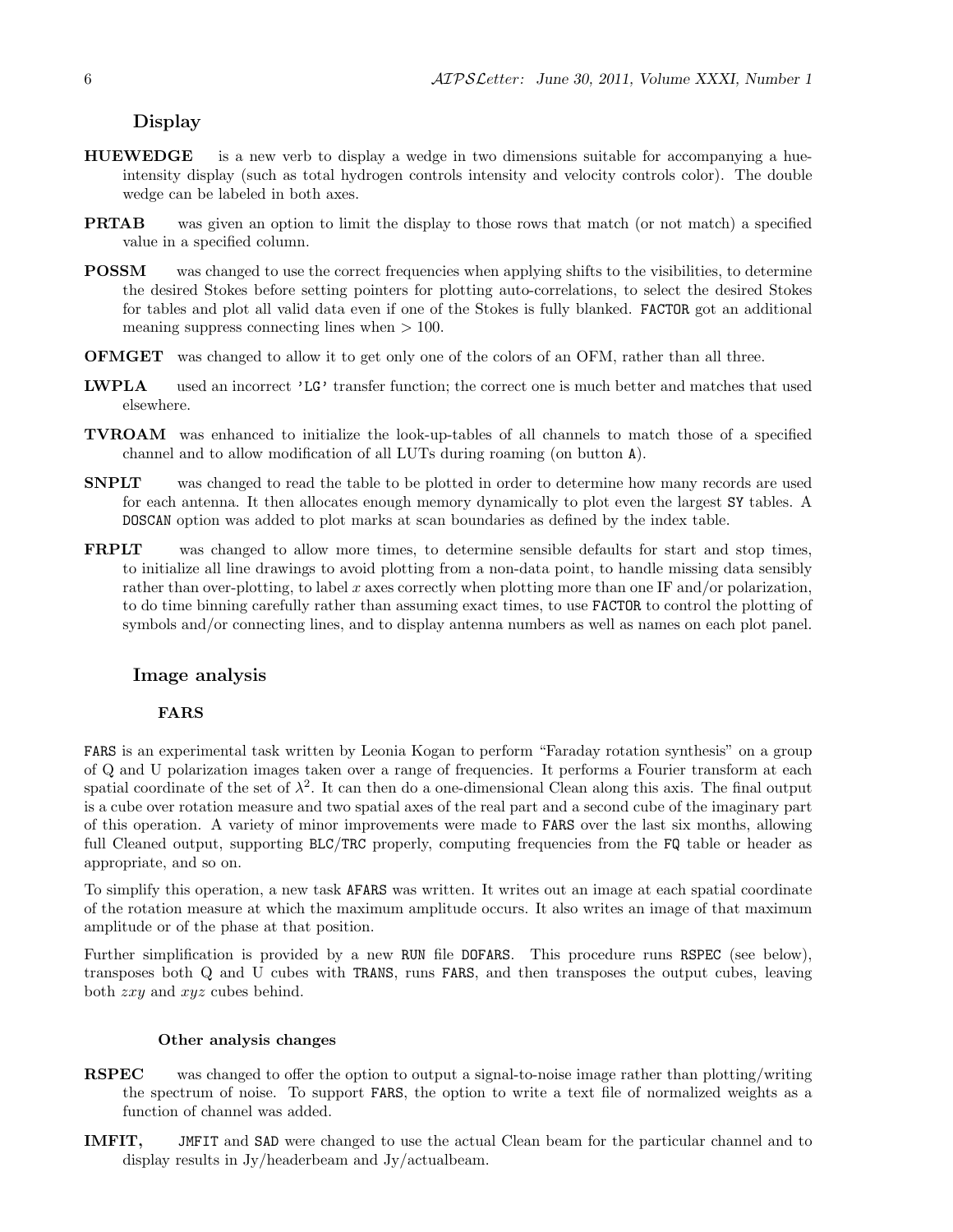IM2CC is a new task to convert a model image (Jy/pixel) over a wide area into multiple facets with Clean component files. This should make it easier to use models generated with other software systems in AIPS tasks such as CALIB.

#### General

- RMS computations are found generally to be quite demanding and DOUBLE PRECISION is now used in all such computations within AIPS.
- CookBook chapter 4 was updated to reflect the revisions in TVFLG. Appendix E changed to describe PCAL and RLDIF more correctly, to describe the use of Tsys in SY tables, and the flagging of tables in SNEDT and TYSMO.
- USERNO is a re-created program to process user number lists into an interesting format for printing.
- **ZMI2.C** file size error messages needed additional format control for 64-bit computers.

## Patch Distribution for 31DEC10

Important bug fixes and selected improvements in 31DEC10 can be downloaded via the Web beginning at: http://www.aoc.nrao.edu/aips/patch.html

Alternatively one can use *anonymous* ftp to the NRAO server ftp.aoc.nrao.edu. Documentation about patches to a release is placed on this site at pub/software/aips/release-name and the code is placed in suitable sub-directories below this. As bugs in 31DEC11 are found, they are simply corrected since 31DEC11 remains under development. Corrections and additions are made with a midnight job rather than with manual patches. Since we now have many binary installations, the patch system has changed. We now actually patch the master version of 31DEC10, which means that a MNJ run on 31DEC10 after the patch will fetch the corrected code and/or binaries rather than failing. Also, installations of 31DEC10 after the patch date will contain the corrected code.

The 31DEC10 release has had a number of important patches:

- 1. UVCOP used only 12 of the 16 characters of the SOURCE adverbs. 2011-01-18
- 2. DBCON was vulnerable to errors in table headers causing absurd disk file size expansions. 2011-01-18
- 3. FRING got wrong answers from the exhaustive search method for IFS higher than 1. 2011-01-21
- 4. OOP-based uv tasks could write to the wrong output file. 2011-01-21
- 5. CALIB failed to build the output header correctly for non-standard single-source data sets. 2011-01-24
- 6. RLDIF did not handle one source, continuum corrections properly. 2011-01-24
- 7. SWAPR ignore autocorrelation data. 2011-01-24
- 8. SNPLT did not handle PC table phases correctly. 2011-03-23
- 9. IMAGR did not average multi-channel data correctly when doing on-the-fly baseline-length time averaging. 2011-04-15
- 10. NX tables were written incorrectly when there were multiple subarrays.  $2011-04-25$
- 11. IMEAN did not write the text file output correctly. 2011-06-08
- 12. NOIFS did not scale the UVW's correctly 2011-06-14
- 13. CVEL did not die on fatal errors such as missing bandpasses 2011-06-23
- 14. FITLD and friends did not read table header character-valued keywords correctly 2011-06-24